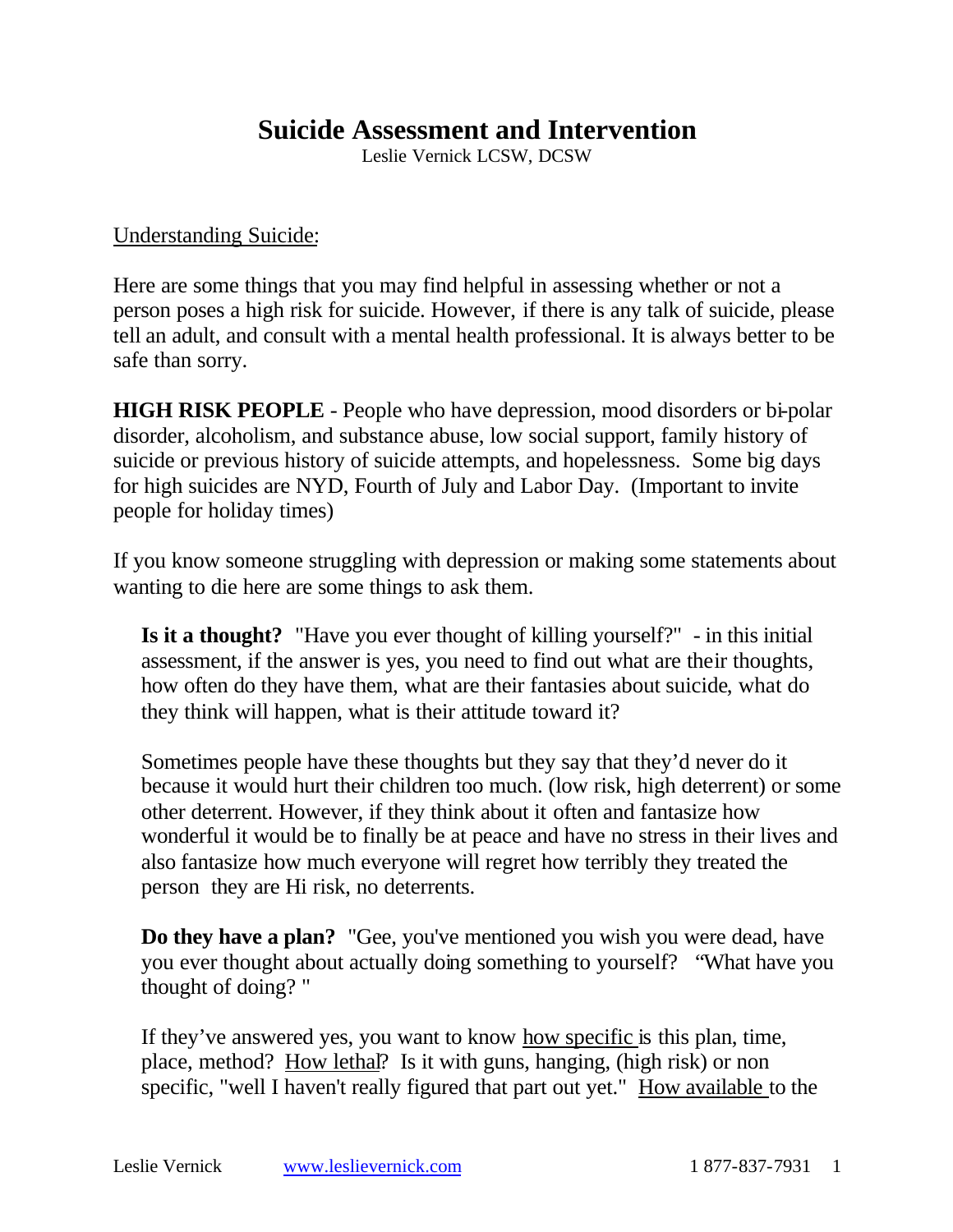person is the means that they have planned? In other words, if they have a plan (like a gun) do they have a gun in their house or have access to one? How much control do they have over their suicidal plans? In other words, are they feeling that they have a strong sense of control, unsure of control, or no control.

**How determined are they?** Can they be talked out of it. Will they agree to wait a while to see if things will improve. What are their deterrents? (family, religious beliefs, serious injury if they fail, children, etc?) "You seem to have a well thought out plan to do it, what do you think that God thinks of this?" or, "How do you think your children will feel when they find you dead?" Assess whether this is of great concern to them (high deterrent) or some concern ( medium deterrent) or no concern to them. "My children wouldn't care, they would be better off without me."

**What is this persons coping abilities?** What are their individual strengths? What is their past history of suicidal attempts? How do they cope with stress? How do they deal with frustration, internal pain, and anger? What is their walk with God and are they realistic in their expectations of self and others? Are they connected interpersonally and able to maintain long term relationships?

**Weak coping abilities** - a past psychiatric history and/or hospitalization. Low frustration tolerance, poor social and interpersonal relationships, social withdrawal, excessive use of alcohol or drugs, gambling or promiscuity, consistent display of extreme reactions to fear, guilt and shame.

What are their external strengths? Supportive relationships from family, job, church, therapist, and how reliable are they?

| Low external strengths $=$ High risk | High internal strengths $=$ low |
|--------------------------------------|---------------------------------|
| risk                                 |                                 |
| Low internal strengths $=$ High risk | High external strengths $=$ low |
| risk                                 |                                 |

When there is a combination of low internal strengths, but high external strengths, you need to enlist the support of these external strengths to help the person through this hard time. You also need to assess these external strengths to see if they are dependable, reliable and consistent. (Their support system may be exhausted and frustrated with the depressed person)